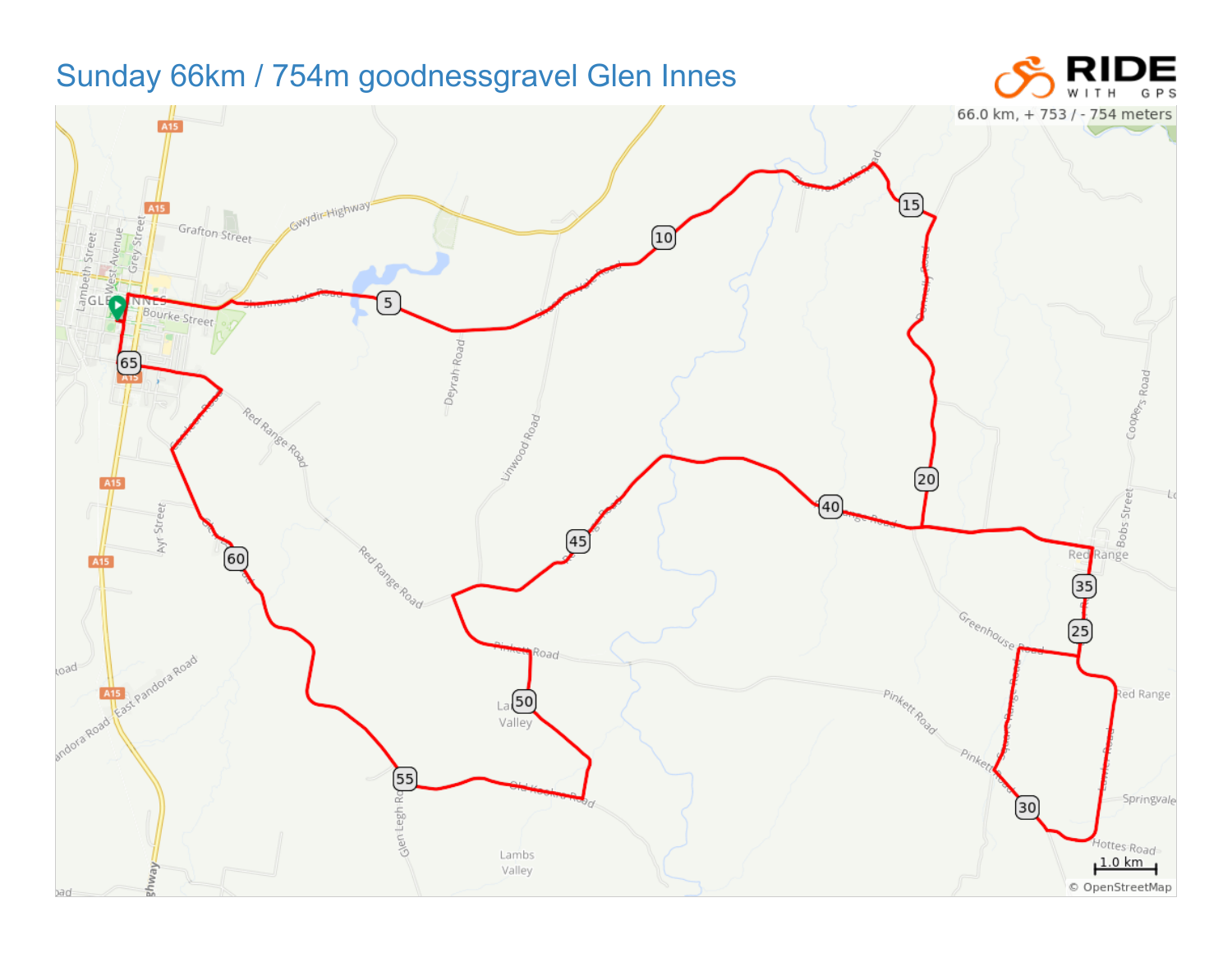| <b>Num</b> | <b>Dist</b> | Prev | <b>Type</b> | <b>Note</b>                                                                 | <b>Next</b> |
|------------|-------------|------|-------------|-----------------------------------------------------------------------------|-------------|
| 1.         | 0.0         | 0.0  | 9           | Start of<br>route                                                           | 0.1         |
| 2.         | 0.1         | 0.1  |             | At the<br>rounda<br>bout,<br>take the<br>1st exit<br>onto<br><b>Grey St</b> | 0.4         |
| 3.         | 0.6         | 0.4  |             | At the<br>rounda<br>bout,<br>take the<br>3rd exit<br>onto<br>Meade<br>St    | 1.8         |
| 4.         | 2.3         | 1.8  |             | R onto<br>Shanno<br>n Vale<br>Rd                                            | 11.6        |

## Sunday 66km / 754m goodnessgravel Glen Innes

| Num            | Dist | Prev | Type | <b>Note</b>                                            | <b>Next</b> |
|----------------|------|------|------|--------------------------------------------------------|-------------|
| 5.             | 14.0 | 11.6 |      | R onto<br><b>Nutritio</b><br>n<br><b>Station</b><br>Rd | 1.4         |
| 6.             | 15.4 | 1.4  |      | R onto<br>Donnell<br>y Rd                              | 5.4         |
| 7 <sub>1</sub> | 20.8 | 5.4  |      | L onto<br>Red<br>Range<br>Rd                           | 2.1         |
| 8.             | 22.9 | 2.1  |      | Continu<br>e onto<br>Victoria<br>St                    | 0.7         |
| 9.             | 23.6 | 0.7  |      | R onto<br>Grafton<br>St                                | 0.4         |

## 2.3 kilometers. +53/-1 meters

| <b>Num</b> | <b>Dist</b> | Prev | Type | <b>Note</b>                        | <b>Next</b> |
|------------|-------------|------|------|------------------------------------|-------------|
| 10.        | 24.0        | 0.4  |      | Continu<br>e onto<br>Lawler<br>Rd  | 5.5         |
| 11.        | 29.5        | 5.5  |      | R onto<br>Pinkett<br>Rd            | 1.3         |
| 12.        | 30.9        | 1.3  |      | R onto<br><b>Mitchell</b><br>Ln    | 2.1         |
| 13.        | 32.9        | 2.1  |      | R onto<br>Greenh<br>ouse<br>Rd     | 1.0         |
| 14.        | 33.9        | 1.0  |      | L onto<br>Lawler<br>Rd             | 1.4         |
| 15.        | 35.2        | 1.4  |      | Continu<br>e onto<br>Grafton<br>St | 0.4         |

## 21.3 kilometers. +166/-81 meters

 $\frac{1}{2}$ 

| Num | <b>Dist</b> | Prev | <b>Type</b> | <b>Note</b>                             | <b>Next</b> |
|-----|-------------|------|-------------|-----------------------------------------|-------------|
| 16. | 35.7        | 0.4  |             | L onto<br>Victoria<br>St                | 0.7         |
| 17. | 36.4        | 0.7  |             | Continu<br>e onto<br>Red<br>Range<br>Rd | 11.0        |
| 18. | 47.4        | 11.0 |             | L onto<br>Pinkett<br>Rd                 | 1.7         |
| 19. | 49.1        | 1.7  |             | R onto<br>Lambs<br>Valley<br>Rd         | 2.9         |
| 20. | 52.0        | 2.9  |             | R onto<br>Old<br>Kookra<br>Rd           | 3.1         |